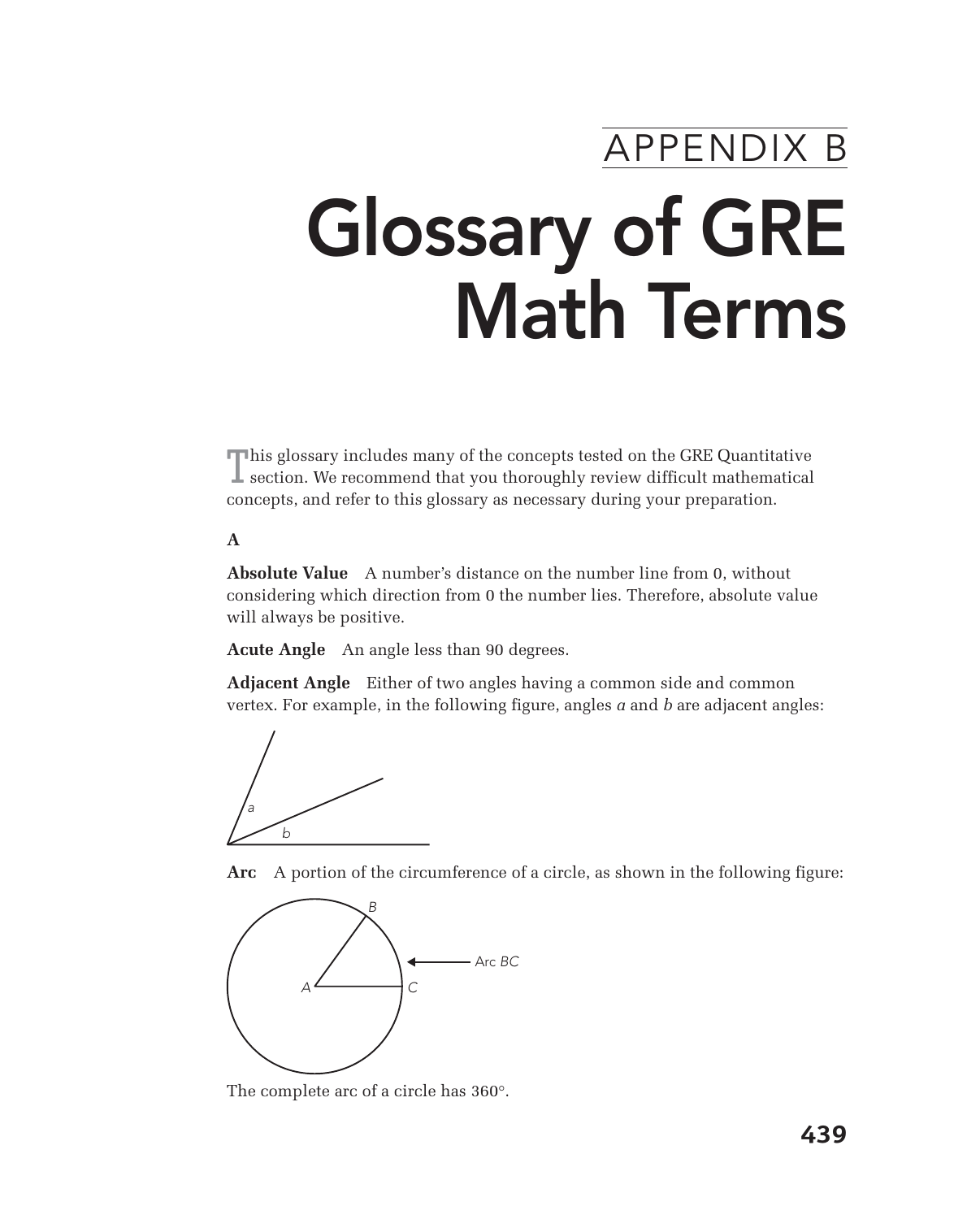**Area** The number of square units that covers the shape or figure. Following are the formulas for the area of some common figures:

- Square: side (*s*) squared (*s*2)
- Rectangle: length (*l*) times width  $(w)$  ( $l \times w$ )
- Circle: pi  $(\pi)$  times the radius (*r*) squared  $(\pi r^2)$
- Triangle: one half the base (*b*) times the height (*h*) ( $\frac{1}{2}$  *b*  $\times$  *h*)

**Arithmetic Mean (***see* **Average)** The average of a group of values. Calculate the arithmetic mean by dividing the sum of all of the values in the group by the total count of values in the group. For example, the average of the 3 test scores 82%, 83%, and 87% is equivalent to  $(82 + 83 + 87)$  divided by 3; 252  $\div$  3 = 84.

**Associative Property** A mathematical property whereby the grouping of numbers being added or multiplied can be changed without changing the sum or the product. The associative property of multiplication can be expressed as  $(a \times b) \times c = a \times (b \times c)$ . Likewise, the associative property of addition can be expressed as  $(a + b) + c = a + (b + c)$ .

**Average (***see* **Arithmetic Mean)** The arithmetic mean of a group of values. Calculate the average by dividing the sum of all of the values in the group by the total count of values in the group. For example, the average of the 3 test scores 82%, 83%, and 87% is equivalent to  $(82 + 83 + 87)$  divided by 3; 252  $\div$  3 = 84.

#### **B–C**

**Base** In geometry, the bottom of a plane figure. For example, in the right triangle that follows, *AC* is the base:



 In algebra, the base is the number that is raised to various powers. For example, 23 indicates a base of 2 raised to the power of 3.

**Circumference** The distance around a circle. The circumference of a circle is equal to pi times the diameter  $(\pi d)$ . The formula for the circumference of a circle can also be expressed as  $2\pi r$ , because the diameter, *d*, is twice the radius, *r*.

**Collinear** A term referring to points that pass through or lie on the same straight line.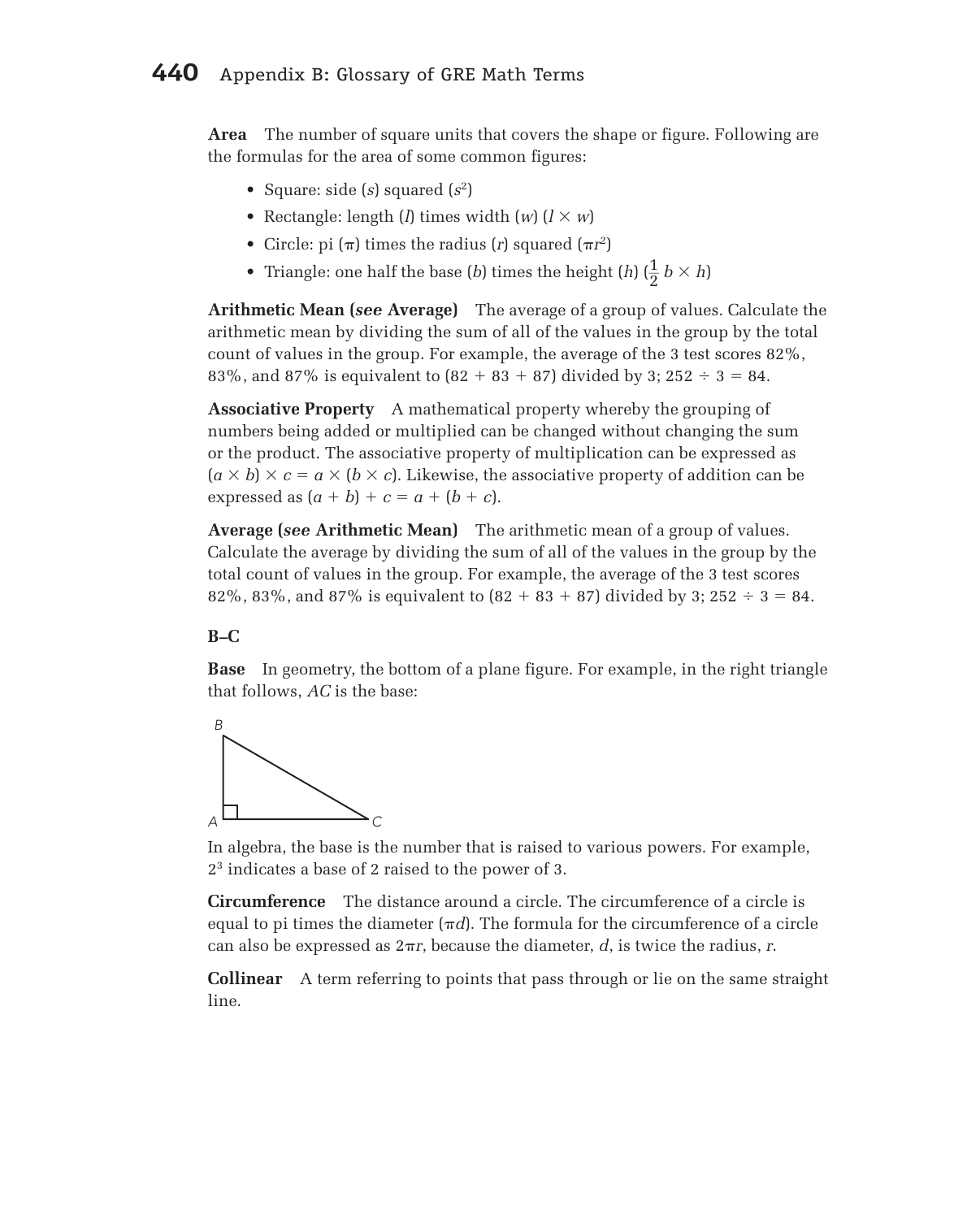**Commutative Property** A mathematical property whereby the order of numbers being added or multiplied can be changed without changing the sum or the product. The commutative property of addition is expressed as  $a + b = b + a$ . Likewise, the commutative property of multiplication is expressed as  $a \times b = b \times a$ , or  $ab = ba$ .

**Complementary Angles** Two angles for which the sum is 90 degrees.

**Congruent** A term describing any shapes or figures, including line segments and angles, that have the same size or measure. For example, in the triangle below, sides *AB* and *BC* are congruent, and angles *A* and *C* are congruent:



**Coordinate Plane** A plane, typically defined with the coordinates *x* and *y*, where the two axes are at right angles to each other. The horizontal axis is the *x*-axis, and the vertical axis is the *y*-axis, as shown in the following figure:



 You can locate any point (*x*,*y*) on the coordinate plane by an ordered pair of numbers. The ordered pair (0,0), where the *x* and *y* axes meet, is the origin.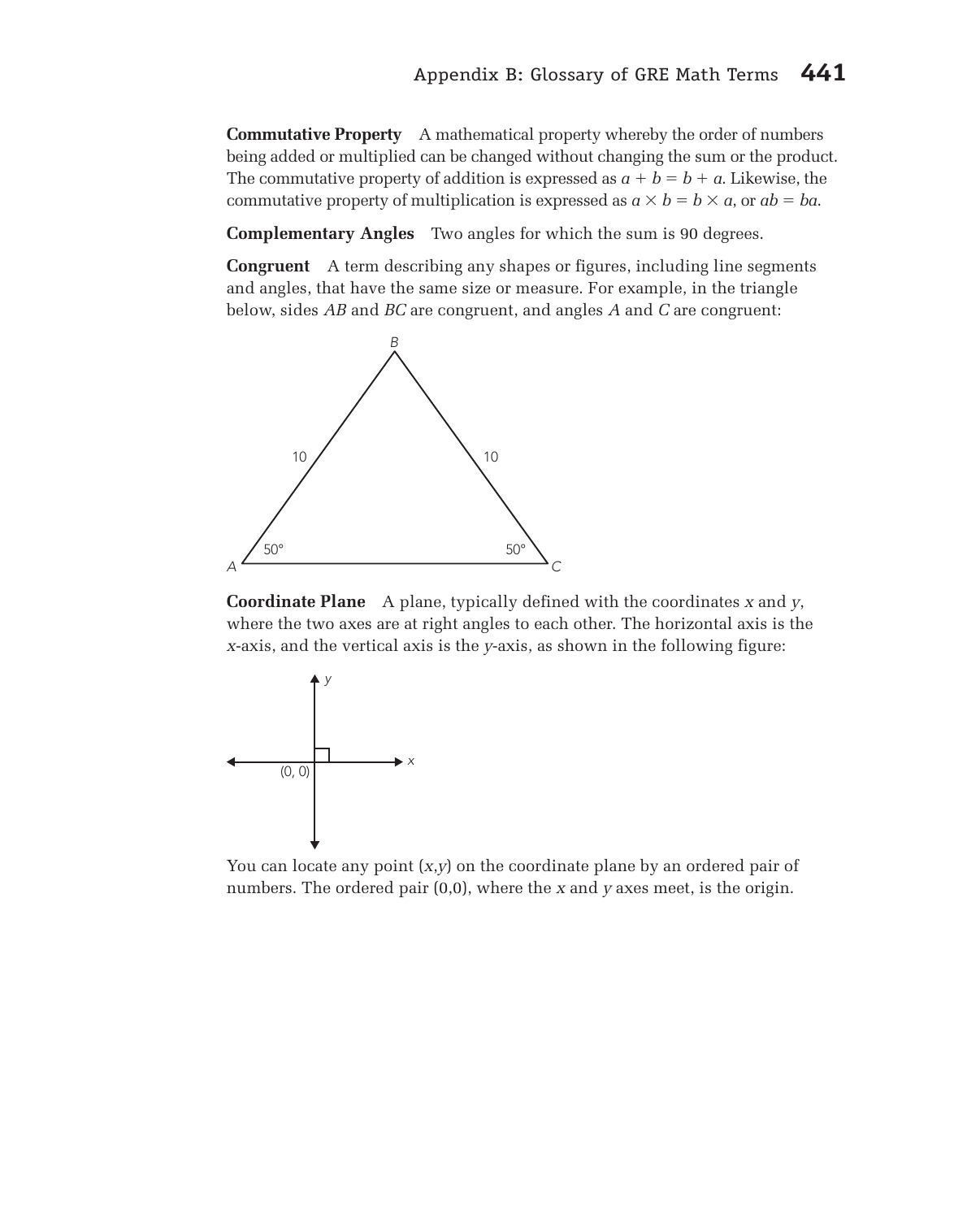The coordinate plane is divided into four quadrants, as shown in the following figure:



#### **D**

**Decimal** The point that separates values less than 1 from those greater than 1. In our number system, digits can be placed to the left and right of a decimal point. *Place value* refers to the value of a digit in a number relative to its position. Starting from the left of the decimal point, the values of the digits are ones, tens, hundreds, and so on. Starting to the right of the decimal point, the values of the digits are tenths, hundredths, thousandths, and so on.

**Denominator** The bottom part of a fraction. For example, in the fraction  $\frac{3}{4}$ , 4 is the denominator.

**Diagonal** A line segment that connects two nonadjacent vertices in any polygon. In the following rectangle, *AC* and *BD* are diagonals:

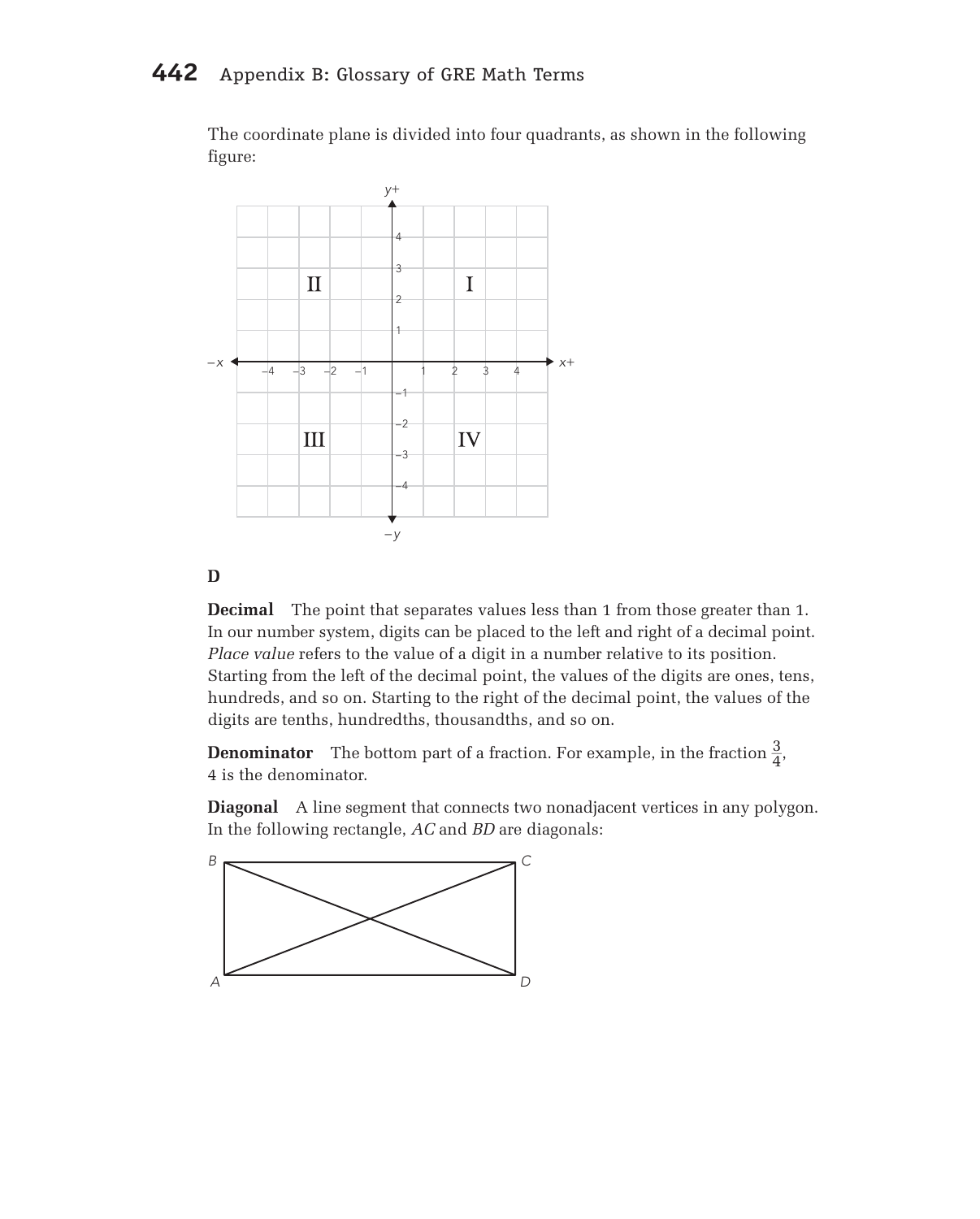**Diameter** A line segment that joins two points on a circle and passes through the center of the circle, as shown in the following figure, where *AB* is the diameter:



**Distributive Property** A mathematical property observed when an expression involves both addition and multiplication. The distributive property is expressed as  $a(b + c) = ab + ac$ , where the variable *a* is distributed to the variables *b* and *c*.

**Divisible** Capable of being divided, usually with no remainder. For example, 6 is divisible by 2, because when 6 is divided by 2, the result is 3 with no remainder.

## **E–F**

**Equilateral Triangle** A triangle in which all of the sides are congruent and each of the angles equals 60 degrees.

**Exponent** A number that indicates the operation of repeated multiplication. A number with an exponent is said to be "raised to the power" of that exponent. For example, 23 indicates 2 raised to the power of 3, which translates into  $2 \times 2 \times 2$ . In this instance, 3 is the exponent.

**Factor** One of two or more expressions that are multiplied together to get a product. For example, in the equation  $2 \times 3 = 6$ , 2 and 3 are factors of 6. Likewise, in the equation  $x^2 + 5x + 6$ ,  $(x + 2)$  and  $(x + 3)$  are factors.

**FOIL Method** A method of multiplying two binomials, such as  $(x + 2)$  and  $(x + 3)$ , according to the following steps:

> Multiply the **FIRST** terms together:  $(x)(x) = x^2$ Multiply the **OUTSIDE** terms together:  $(x)(3) = 3x$ Multiply the **INSIDE** terms together:  $(2)(x) = 2x$ Multiply the **LAST** terms together:  $(2)(3) = 6$ Now, combine like terms to get  $x^2 + 5x + 6$

**Fraction** An expression that indicates the quotient of two quantities. For example,  $\frac{2}{3}$  is a fraction, where 2 is the numerator and 3 is the denominator.

**Frequency Distribution** The frequency with which a data value occurs in any given set of data.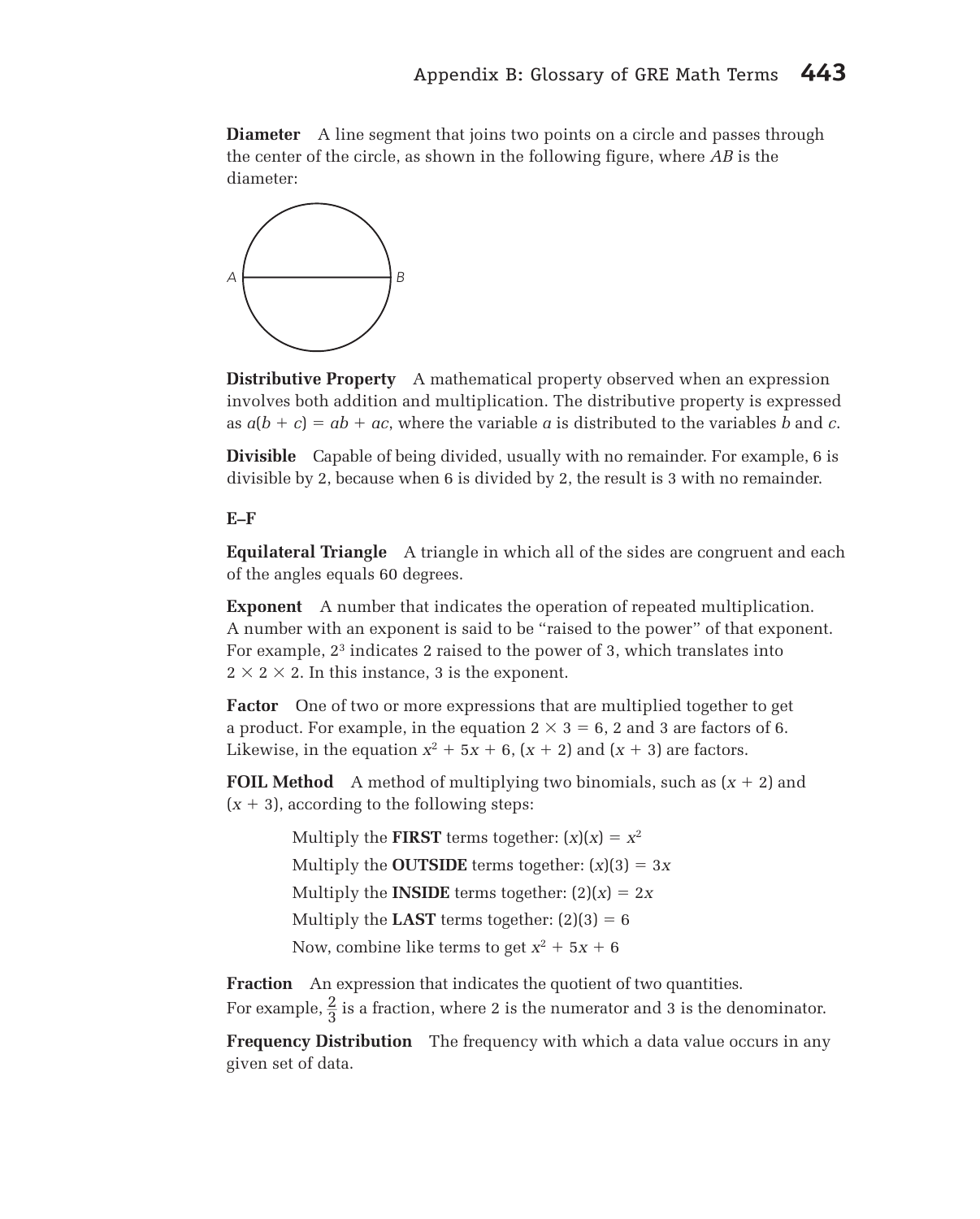**Function** A set of ordered pairs where no two of the ordered pairs has the same *x*-value. In a function, each input (*x*-value) has exactly one output (*y*-value). For example,  $f(x) = 2x + 3$ . If  $x = 3$ , then  $f(x) = 9$ . For every *x*, only one  $f(x)$ , or *y*, exists.

## **G–H–I**

**Greatest Common Factor (GCF)** The largest number that will divide evenly into any two or more numbers. For example, 1, 2, 4, and 8 are all factors of 8; likewise, 1, 2, 3, and 6 are all factors of 6. Therefore, the greatest common factor of 8 and 6 is 2.

**Hexagon** A six-sided figure, shown below:



**Hypotenuse** The leg of a right triangle that is opposite the right angle. For example, in the right triangle in the following figure, *BC* is the hypotenuse:



The hypotenuse is always the longest leg of a right triangle.

**Improper Fraction** An integer combined with a fraction. For example,  $2\frac{1}{2}$  is an improper fraction **(***see also* **Mixed Number)**.

**Inequality** A mathematical expression that shows that two quantities are not equal. For example,  $2x < 8$  is an inequality that means that  $2x$  is less than 8. Likewise,  $3a > 17$  is an inequality that means that  $3a$  is greater than 17.

**Integer** Integers include both positive and negative whole numbers. Zero is also considered an integer.

**Interior Angle** The angle inside two adjacent sides of a polygon. The sum of the interior angles in a triangle is always 180 degrees.

**Irrational Number** A number that cannot be exactly expressed as the ratio of two integers. For example,  $\pi$  (≈3.14) is an irrational number.

**Isosceles Triangle** A triangle in which two sides have the same length.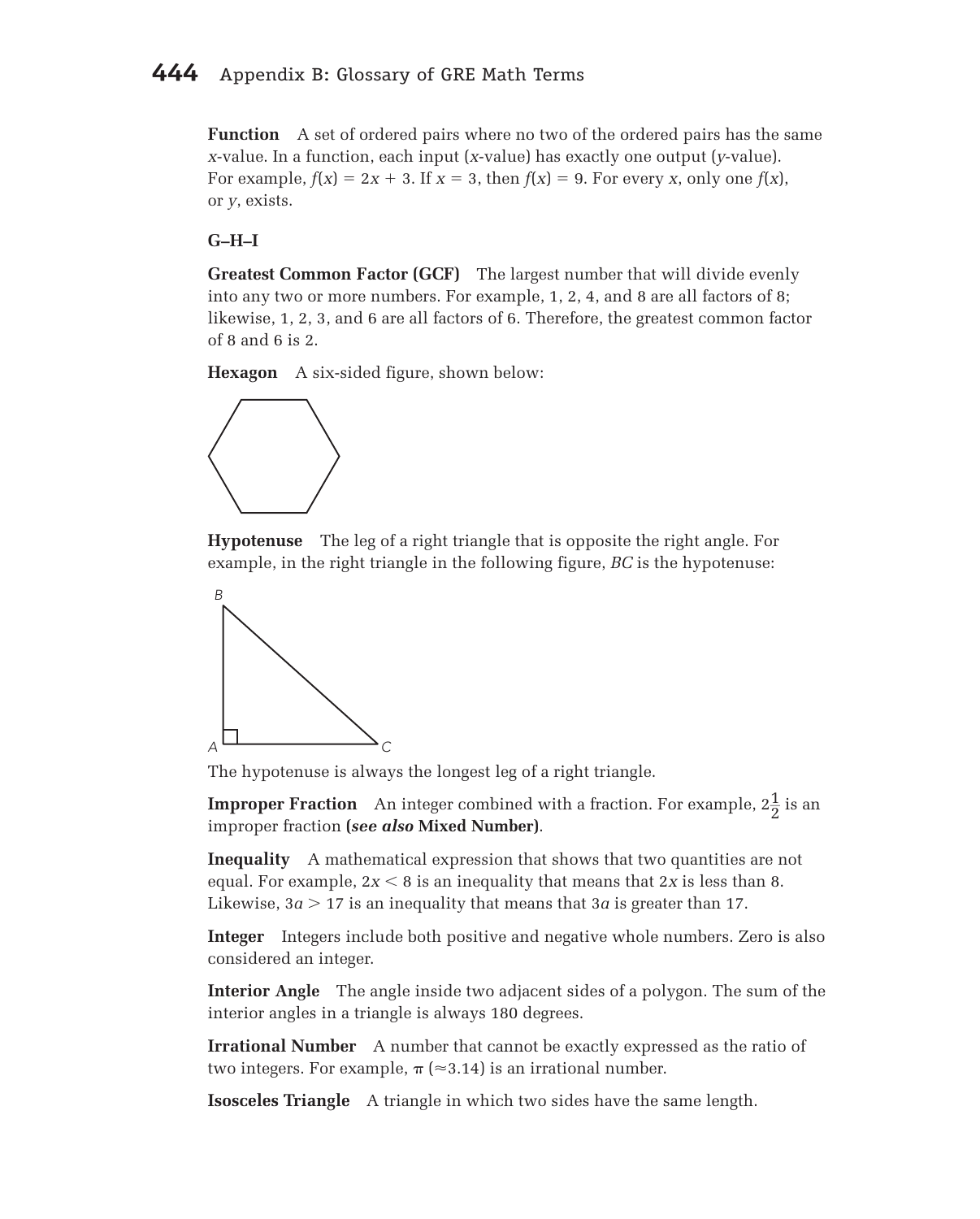## **J–L**

**Least Common Denominator (LCD)** The smallest multiple of the denominators of two or more fractions. For example, the least common denominator of  $\frac{3}{4}$  and  $\frac{2}{5}$ is 20.

**Least Common Multiple (LCM)** The smallest number that any two or more numbers will divide evenly into. For example, the common multiples of 3 and 4 are 12, 24, and 36; 12 is the smallest multiple, and is, therefore, the least common multiple of 3 and 4.

**Like Terms** Terms that contain the same variable raised to the same power. For example,  $3x^2$  and  $10x^2$  are like terms that can be combined to get  $13x^2$ . Also,  $-x$ and 4*x* are like terms that can be combined to get 3*x*.

**Line** A straight set of points that extends into infinity in both directions, as shown in the following figure:

**Line Segment** A figure representing two points on a line and all of the points in between, as shown in the following figure:

 $\rightarrow$  l



## **M–N**

**Median** The middle value of a series of numbers when those numbers are in either ascending or descending order. In the series (2, 4, 6, 8, 10) the median is 6. To find the median in an even set of data, find the average of the middle two numbers. In the series (3, 4, 5, 6) the median is 4.5.

**Midpoint** The center point of a line segment. To find the midpoint of a line given two points on the line, use the formula  $\left(\frac{[x_1 + x_2]}{2}, \frac{[y_1 + y_2]}{2}\right)$ .

**Mixed Number** A number that combines an integer with a fraction. Mixed numbers are also called **Improper Fractions**;  $1\frac{1}{2}$  is a mixed number.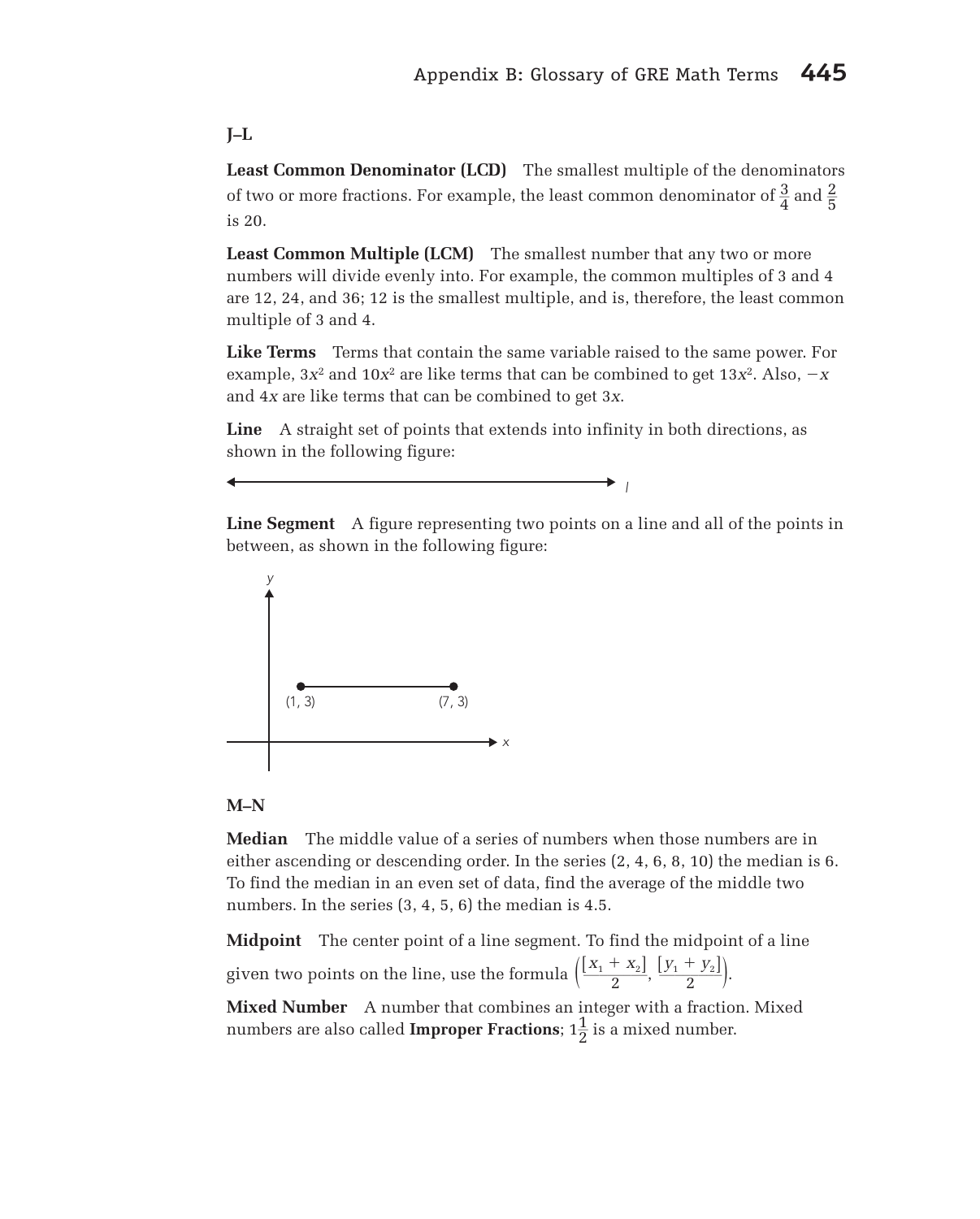# **446** Appendix B: Glossary of GRE Math Terms

**Mode** The number that appears most frequently in a series of numbers. In the series (2, 3, 4, 5, 6, 3, 7) the mode is 3, because 3 appears twice in the series and the other numbers each appear only once in the series.

**Number Line** The line on which every point represents a real number. On a number line, numbers that correspond to points to the right of zero are positive, and numbers that correspond to points to the left of zero are negative. For any two numbers on the number line, the number to the left is less than the number to the right.

**Numerator** The top part of a fraction. For example, in the fraction  $\frac{3}{4}$ , 3 is the numerator.

#### **O–P**

**Obtuse Angle** An angle that measures greater than 90 degrees and less than 180 degrees.

**Octagon** An eight-sided figure, shown as follows:



**Parallel** A term that describes two distinct lines that lie in the same plane and do not intersect. Two lines are parallel if and only if they have the same slope. For example, the two lines with equations  $2y = 6x + 7$  and  $y = 3x - 14$  have the same slope (3) **(***see* **Point-slope Form)**.

**Parallelogram** A quadrilateral in which the opposite sides are of equal length and the opposite angles are equal, as shown below:



The sum of the angles in a parallelogram is always 360 degrees.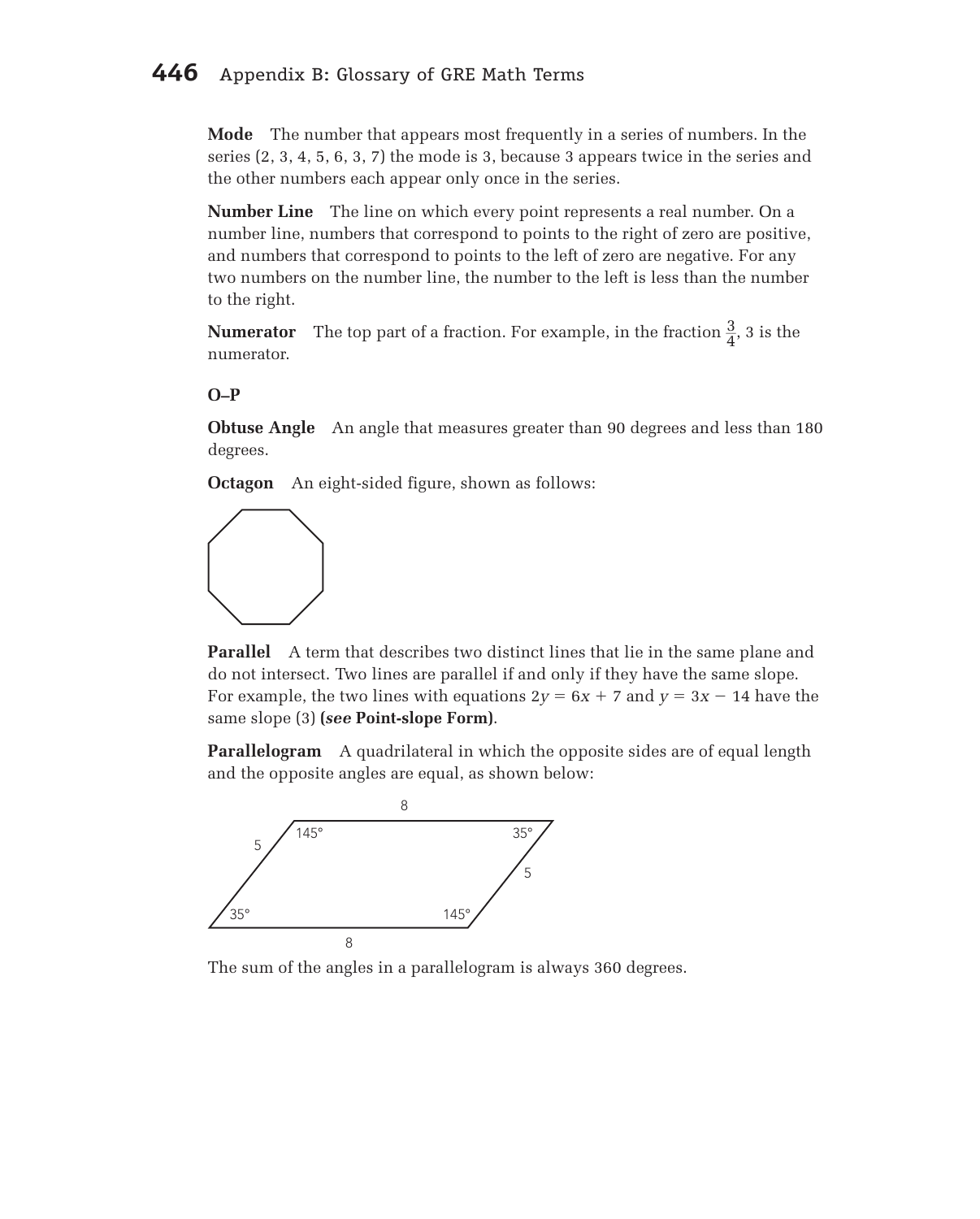**PEMDAS** An acronym that describes the correct order in which to perform mathematical operations. The acronym PEMDAS stands for Parentheses, Exponents, Multiplication, Division, Addition, and Subtraction. It should help you to remember to do the operations in the correct order, as follows:

**P** First, do the operations within the *parentheses*, if any.

**E** Next, do the *exponents*, if any.

**M, D** Next, do the *multiplication* or *division*, if any.

**A, S** Next, do the *addition* or *subtraction*, in order from left to right, if any.

**Pentagon** A five-sided figure, shown as follows:



**Percent** A fraction whose denominator is 100. The fraction 25/100 is equal to 25% and can also be expressed as 0.25.

**Perimeter** The distance around any shape or object. Following are the formulas for the perimeter of some common figures:

- The perimeter (P) of a rectangle is equivalent to  $2l + 2w$ , where *l* is the length and *w* is the width.
- The perimeter (P) of a square is 4*s*, where *s* is the length of a side.
- The perimeter (P) of other polygons is the sum of the lengths of the sides.
- The perimeter (P) of a triangle is the sum of the lengths of the sides.

**Perpendicular** A term describing two distinct lines whose intersection creates a right angle. Two lines are perpendicular if and only if the slope of one of the lines is the negative reciprocal of the slope of the other line. In other words, if line *a* has a slope of 2, and line *b* has a slope of  $-\frac{1}{2}$ , then the two lines are perpendicular.

**Point** A location in a plane or in space that has no dimensions.

**Point-slope Form** The equation of a line in the form  $y = mx + b$ , where *m* is the slope and *b* is the *y*-intercept.

**Polygon** A closed plane figure made up of at least three line segments that are joined. For example, a triangle, a rectangle, and an octagon are polygons.

**Polynomial** A mathematic expression consisting of more than two terms.  $2x^2 + 4x + 4$  is a simple quadratic equation, and also a polynomial.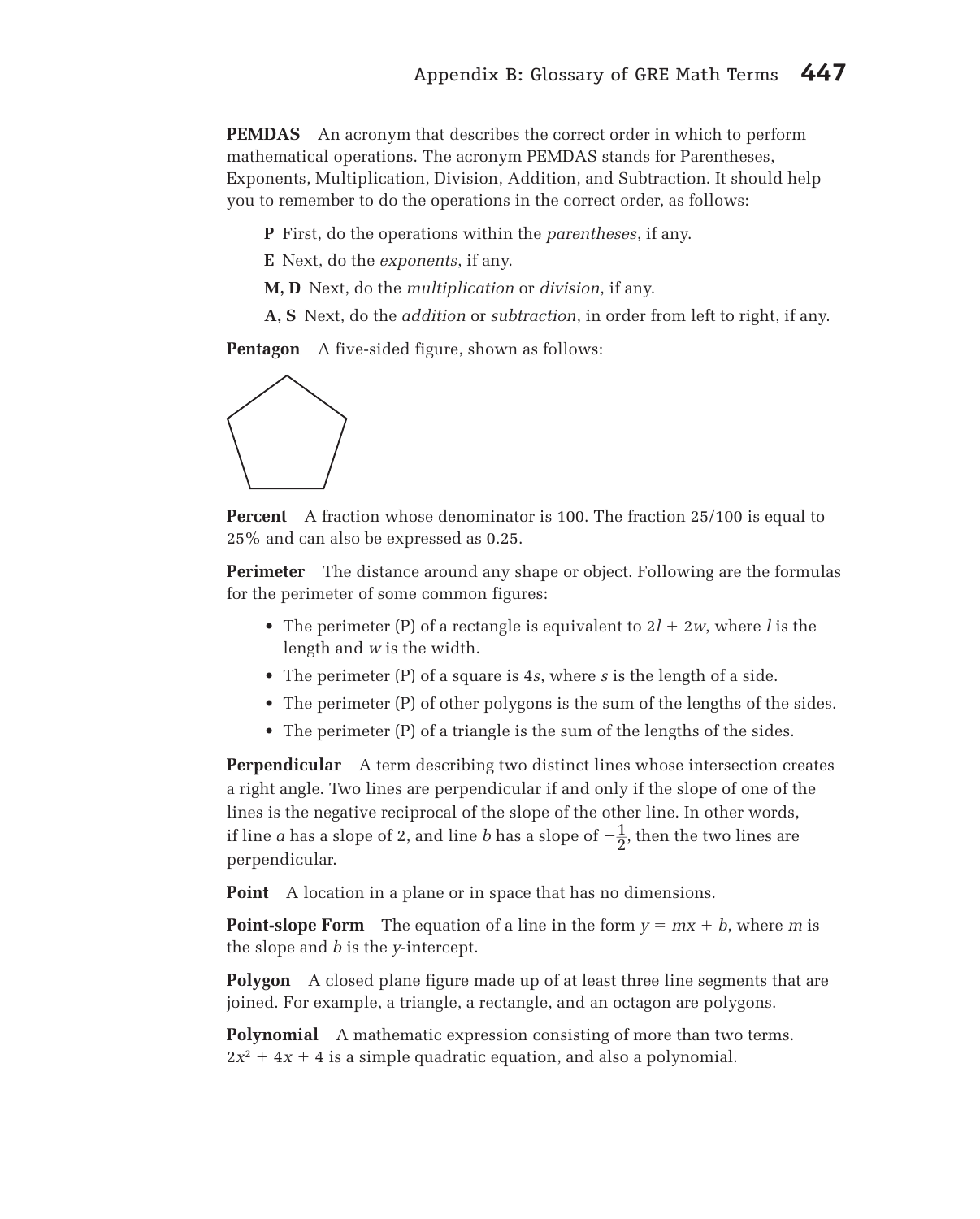# **448** Appendix B: Glossary of GRE Math Terms

**Prime Number** Any number that can only be divided by itself and 1. That is, 1 and number itself are the only factors of a prime number. For example, 2, 3, 5, 7, and 11 are prime numbers.

**Probability** The likelihood that an event will occur. For example, Jeff has three striped and four solid ties in his closet; therefore, he has a total of seven ties in his closet. He has three chances to grab a striped tie out of the seven total ties, because he has three striped ties. So, the probability of Jeff grabbing a striped tie is 3 out of 7, which can also be expressed as 3:7, or  $\frac{3}{7}$ .

**Proportion** A mathematical statement indicating that one ratio is equal to another ratio. For example,  $\frac{1}{5} = \frac{X}{20}$  is a proportion.

**Pythagorean Theorem** This theorem applies only to finding the length of the sides in right triangles, and states that  $c^2 = a^2 + b^2$ , where *c* is the hypotenuse (the side opposite the right angle) of a right triangle and *a* and *b* are the two other sides of the triangle.

## **Q–R**

**Quadrilateral** Any four-sided polygon with four angles. A parallelogram, a rectangle, a square, and a trapezoid are all examples of quadrilaterals.

**Quotient** The result of division.

**Radius** The distance from the center of a circle to any point on the circle, as shown below in the following circle with center *C*:



**Ratio** A mathematical comparison between two quantities. A ratio of 1 to 5, for example, is written as either  $\frac{1}{5}$  or 1:5.

**Rational Number** A fraction whose numerator and denominator are both integers and the denominator does not equal 0.

**Real Number** Any rational or irrational number, used to express quantities, lengths, amounts, and the like. All real numbers correspond to points on the number line. All real numbers except zero are either positive or negative.

**Reciprocal** Given a number, *n*, the reciprocal is expressed as 1 over *n*, or  $\frac{1}{n}$ . The product of a number and its reciprocal is always 1. In other words,

 $\frac{1}{3} \times \frac{3}{1} = \frac{3}{3}$ , which is equivalent to 1.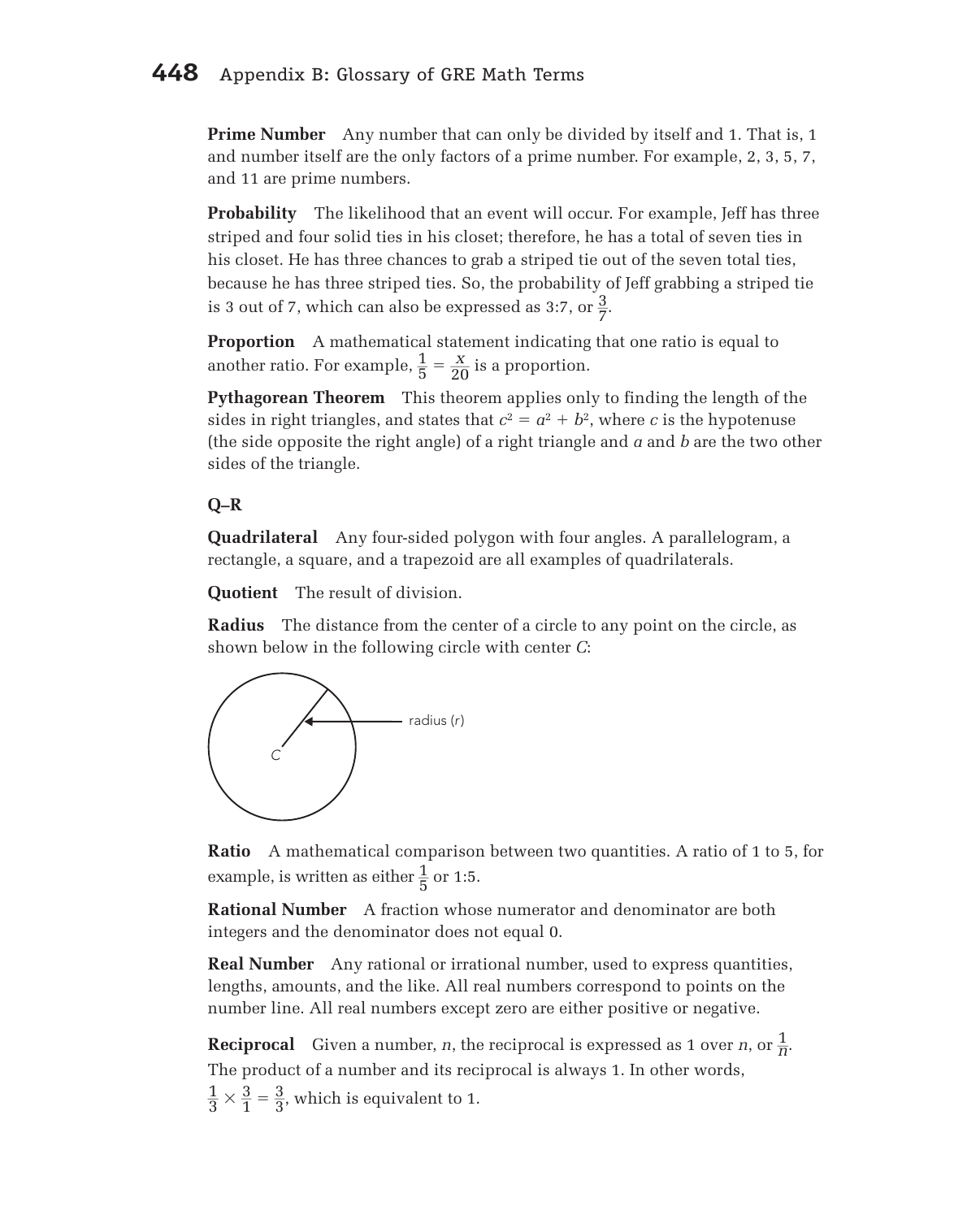**Rectangle** A polygon with four sides (two sets of congruent, or equal sides) and four right angles. All rectangles are parallelograms.

**Right Angle** An angle that measures 90 degrees.

**S–T**

**Sequence** An *arithmetic* sequence is one in which the difference between one term and the next is the same. For example, the following sequence is an arithmetic sequence because the difference between the terms is 2: 1, 3, 5, 7, 9. A *geometric* sequence is one in which the ratio between two terms is constant. For example, the following sequence is a geometric sequence because the ratio between the terms is  $\frac{1}{2}$ : 16, 8, 4, 2, 1,  $\frac{1}{2}$ .

**Set** A well-defined group of numbers or objects. For example, {2, 4, 6, 8} is the set of positive even whole numbers less than 10.

**Similar Triangles** Triangles in which the measures of corresponding angles are equal and the corresponding sides are in proportion, as shown in the following figure:



**Slope** The change in *y*-coordinates divided by the change in *x*-coordinates from two given points on a line. The formula for slope is  $m = \frac{(y_2 - y_1)}{(x - x_2)}$  $\frac{(y_2 - y_1)}{(X_2 - X_1)}$ , where  $(x_1, y_1)$ and  $(x_2, y_2)$  are the two given points. For example, the slope of a line that contains the points (3,6) and (2,5) is equivalent to  $\frac{(6-5)}{(3-2)}$ , or  $\frac{1}{1}$ , which equals 1.

**Slope-intercept Equation**  $y = mx + b$ , where *m* is the slope of the line and *b* is the *y*-intercept (that is, the point at which the graph of the line crosses the *y*-axis).

**Special Triangles** Triangles whose sides have special ratios. The following are angle measures and side lengths for special right triangles: